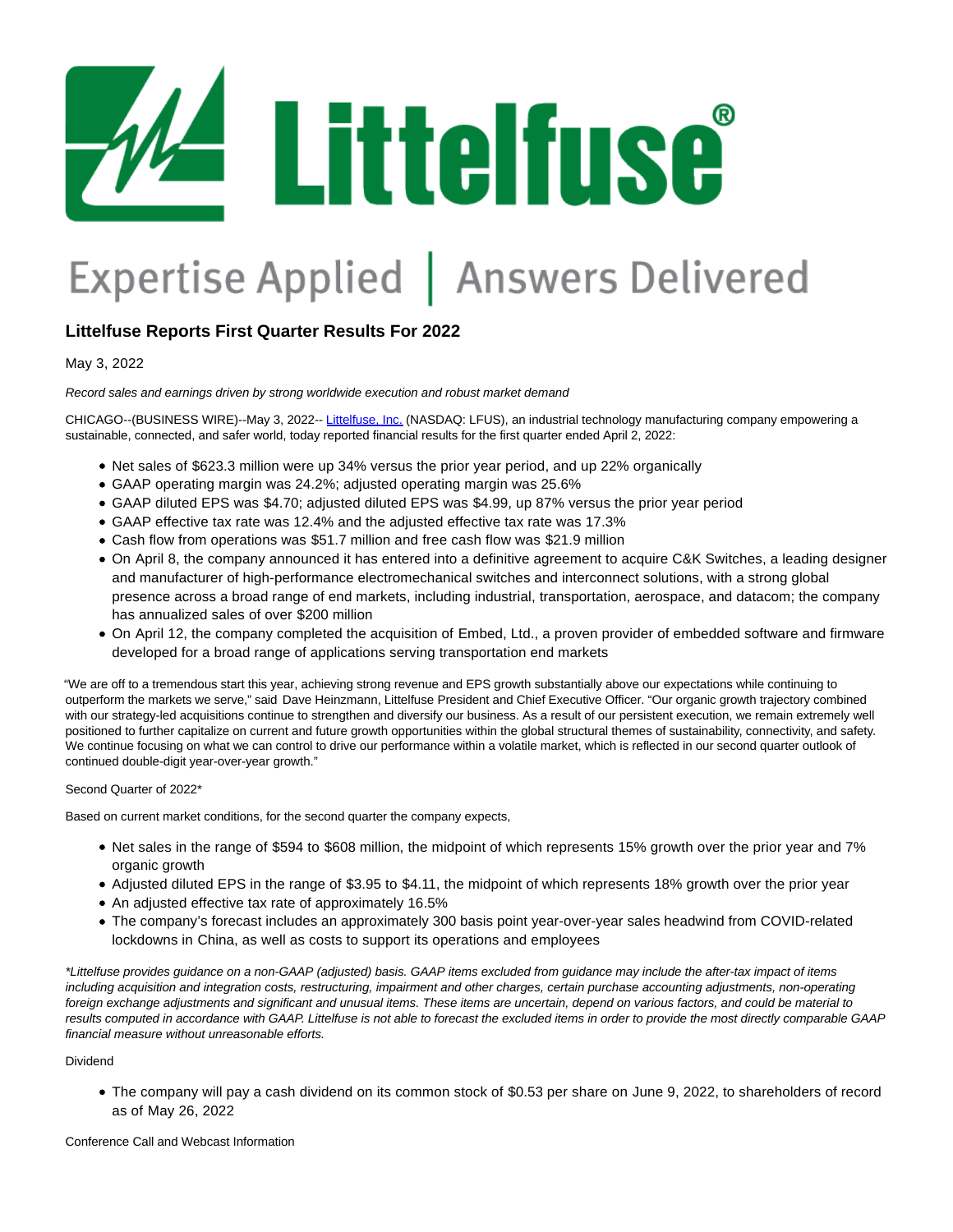Littelfuse will host a conference call on Wednesday, May 4, 2022, at 9:00 a.m. Central Time to discuss the results. The call will be broadcast and available for replay a[t Littelfuse.com.](https://cts.businesswire.com/ct/CT?id=smartlink&url=https%3A%2F%2Fwww.littelfuse.com%2F&esheet=52705298&newsitemid=20220503005528&lan=en-US&anchor=Littelfuse.com&index=2&md5=b9368ba11f89e1413d6ea0cb2416c85b) A slide presentation is available in the Investor Relations section of the company's website at [Littelfuse.com.](https://cts.businesswire.com/ct/CT?id=smartlink&url=https%3A%2F%2Fwww.littelfuse.com%2F&esheet=52705298&newsitemid=20220503005528&lan=en-US&anchor=Littelfuse.com&index=3&md5=c1ed16ca23c512f7c384396d8ff12254)

#### About Littelfuse

Littelfuse (NASDAQ: LFUS) is an industrial technology manufacturing company empowering a sustainable, connected, and safer world. Across more than 15 countries, and with approximately 17,000 global associates, we partner with customers to design and deliver innovative, reliable solutions. Serving over 100,000 end customers, our products are found in a variety of industrial, transportation and electronics end markets – everywhere, every day. Learn more at [Littelfuse.com.](https://cts.businesswire.com/ct/CT?id=smartlink&url=https%3A%2F%2Fwww.littelfuse.com%2F&esheet=52705298&newsitemid=20220503005528&lan=en-US&anchor=Littelfuse.com&index=4&md5=47b942d95b3e8a01b948d0b4c2ec8477)

#### **"Safe Harbor" Statement under the Private Securities Litigation Reform Act of 1995**

The statements in this press release that are not historical facts are intended to constitute "forward-looking statements" entitled to the safe-harbor provisions of the Private Securities Litigation Reform Act. Such statements are based on Littelfuse's current expectations and are subject to a number of factors and uncertainties, which could cause actual results to differ materially from those described in the forward-looking statements. These risks and uncertainties, include, but are not limited to, risks and uncertainties relating to general economic conditions; the severity and duration of the COVID-19 pandemic and the measures taken in response thereto and the effects of those items on the company's business; product demand and market acceptance; the impact of competitive products and pricing; product quality problems or product recalls; capacity and supply difficulties or constraints; coal mining exposures reserves; cybersecurity matters; failure of an indemnification for environmental liability; exchange rate fluctuations; commodity and other raw material price fluctuations; the effect of Littelfuse, Inc.'s ("Littelfuse" or the "Company") accounting policies; labor disputes; restructuring costs in excess of expectations; pension plan asset returns less than assumed; integration of acquisitions; uncertainties related to political or regulatory changes; and other risks which may be detailed in the company's Securities and Exchange Commission filings. Should one or more of these risks or uncertainties materialize or should the underlying assumptions prove incorrect, actual results and outcomes may differ materially from those indicated or implied in the forward-looking statements. This release should be read in conjunction with information provided in the financial statements appearing in the company's Annual Report on Form 10-K for the year ended January 1, 2022. Further discussion of the risk factors of the company can be found under the caption "Risk Factors" in the company's Annual Report on Form 10-K for the year ended January 1, 2022, and in other filings and submissions with the SEC, each of which are available free of charge on the company's investor relations website at [investor.littelfuse.com a](https://cts.businesswire.com/ct/CT?id=smartlink&url=http%3A%2F%2Finvestor.littelfuse.com&esheet=52705298&newsitemid=20220503005528&lan=en-US&anchor=investor.littelfuse.com&index=5&md5=6c04d11e5c1e058cbcc2c8d51c8224d9)nd on the SEC's website at [www.sec.gov.](https://cts.businesswire.com/ct/CT?id=smartlink&url=http%3A%2F%2Fwww.sec.gov&esheet=52705298&newsitemid=20220503005528&lan=en-US&anchor=www.sec.gov&index=6&md5=07bb9bdf0b39261e9f0dcbde034c7f9e) These forward-looking statements are made as of the date hereof. The company does not undertake any obligation to update, amend or clarify these forward-looking statements to reflect events or circumstances after the date hereof or to reflect the availability of new information.

#### **Non-GAAP Financial Measures**

The information included in this press release includes the non-GAAP financial measures of organic net sales growth, adjusted operating income, adjusted operating margin, adjusted EBITDA, adjusted EBITDA margin, adjusted diluted earnings per share, adjusted income taxes, adjusted effective tax rate, free cash flow, consolidated total gross debt, consolidated EBITDA (as defined in the private placement senior notes), and ratio of consolidated total gross debt to consolidated EBITDA. Many of these non-GAAP financial measures exclude the effect of certain expenses and income not related directly to the underlying performance of our fundamental business operations.

A reconciliation of these non-GAAP financial measures to the most directly comparable GAAP financial measures is set forth in the attached schedules

The company believes that organic net sales growth, adjusted operating income, adjusted operating margin, adjusted EBITDA, adjusted EBITDA margin, adjusted diluted earnings per share, adjusted income taxes, and adjusted effective tax rate provide useful information to investors regarding its operational performance because they enhance an investor's overall understanding of our core financial performance and facilitate comparisons to historical results of operations, by excluding items that are not related directly to the underlying performance of our fundamental business operations or were not part of our business operations during a comparable period. The company believes that free cash flow is a useful measure of its ability to generate cash. The company believes that consolidated total gross debt, consolidated EBITDA, and ratio of consolidated total gross debt to consolidated EBITDA are useful measures of its credit position. The company believes that all of these non-GAAP financial measures are commonly used by financial analysts and others in the industries in which we operate, and thus further provide useful information to investors. Management additionally uses these measures when assessing the performance of the business and for business planning purposes. Note that our definitions of these non-GAAP financial measures may differ from those terms as defined or used by other companies.

LFUS-F

**LITTELFUSE, INC.**

**CONDENSED CONSOLIDATED BALANCE SHEETS**

**(Unaudited)**

**2022 January 1, 2022**

**(in thousands) April 2,**

#### **ASSETS**

Current assets: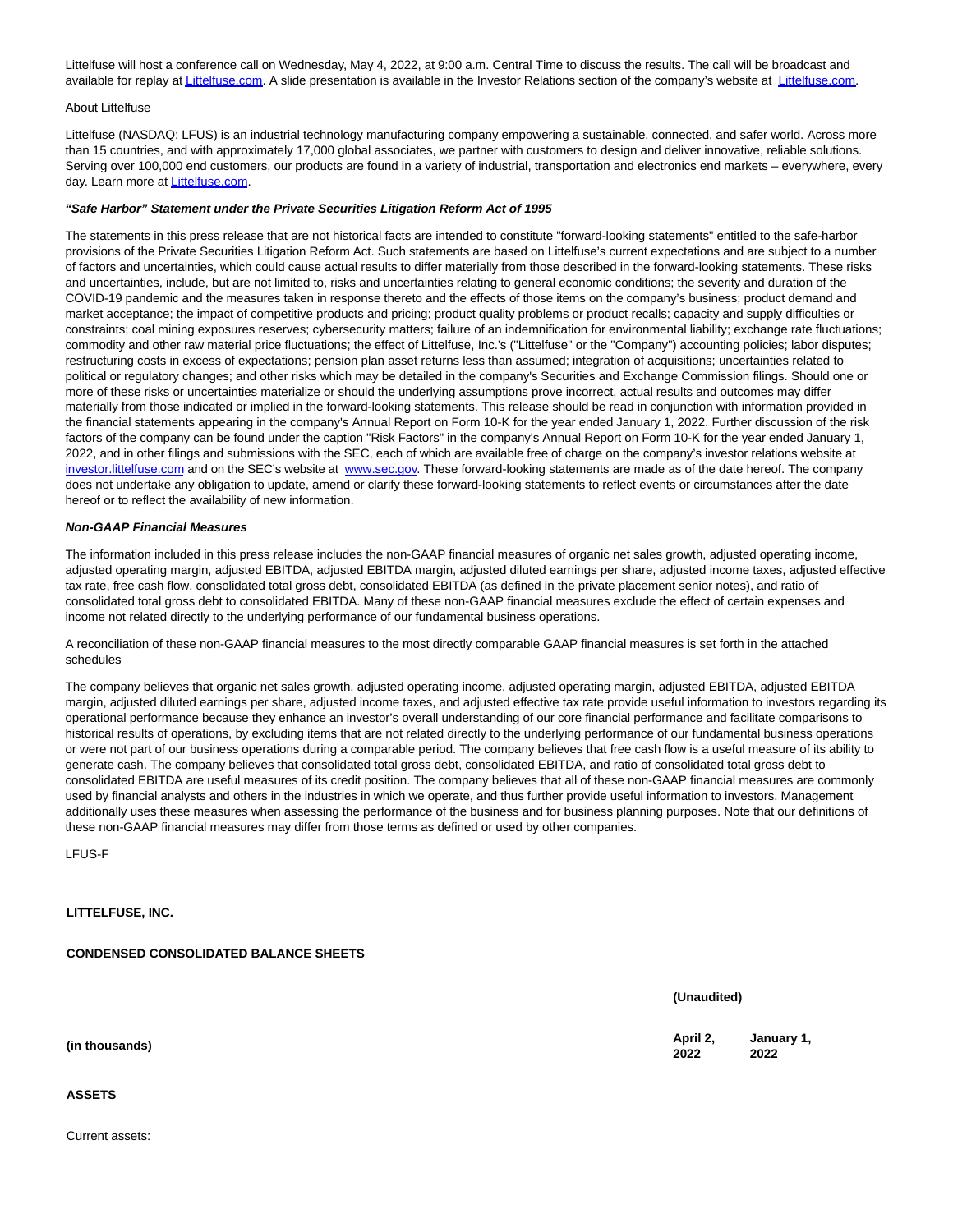| Cash and cash equivalents                                                                                      | \$461,617               | \$478,473 |
|----------------------------------------------------------------------------------------------------------------|-------------------------|-----------|
| Short-term investments                                                                                         | 27                      | 28        |
| Trade receivables, less allowances of \$62,170 and \$59,232 at April 2, 2022 and January 1, 2022, respectively | 319,457                 | 275,192   |
| Inventories                                                                                                    | 470,552                 | 445,671   |
| Prepaid income taxes and income taxes receivable                                                               | 1,570                   | 2,035     |
| Prepaid expenses and other current assets                                                                      | 64,987                  | 68,812    |
| Total current assets                                                                                           | 1,318,210               | 1,270,211 |
| Net property, plant, and equipment                                                                             | 442,022                 | 437,889   |
| Intangible assets, net of amortization                                                                         | 391,855                 | 407,126   |
| Goodwill                                                                                                       | 926,732                 | 929,790   |
| Investments                                                                                                    | 34,372                  | 39,211    |
| Deferred income taxes                                                                                          | 17,119                  | 13,127    |
| Right of use lease assets, net                                                                                 | 37,579                  | 29,616    |
| Other long-term assets                                                                                         | 25,279                  | 24,734    |
| <b>Total assets</b>                                                                                            | \$3,193,168 \$3,151,704 |           |
| <b>LIABILITIES AND EQUITY</b>                                                                                  |                         |           |
| Current liabilities:                                                                                           |                         |           |
| Accounts payable                                                                                               | \$212,644               | \$222,039 |
| <b>Accrued liabilities</b>                                                                                     | 127,011                 | 159,689   |
| Accrued income taxes                                                                                           | 25,689                  | 27,905    |
| Current portion of long-term debt                                                                              |                         | 25,000    |
| <b>Total current liabilities</b>                                                                               | 365,344                 | 434,633   |
| Long-term debt, less current portion                                                                           | 606,741                 | 611,897   |
| Deferred income taxes                                                                                          | 80,686                  | 81,289    |
| Accrued post-retirement benefits                                                                               | 36,884                  | 37,037    |
| Non-current operating lease liabilities                                                                        | 29,511                  | 22,305    |
| Other long-term liabilities                                                                                    | 73,350                  | 71,023    |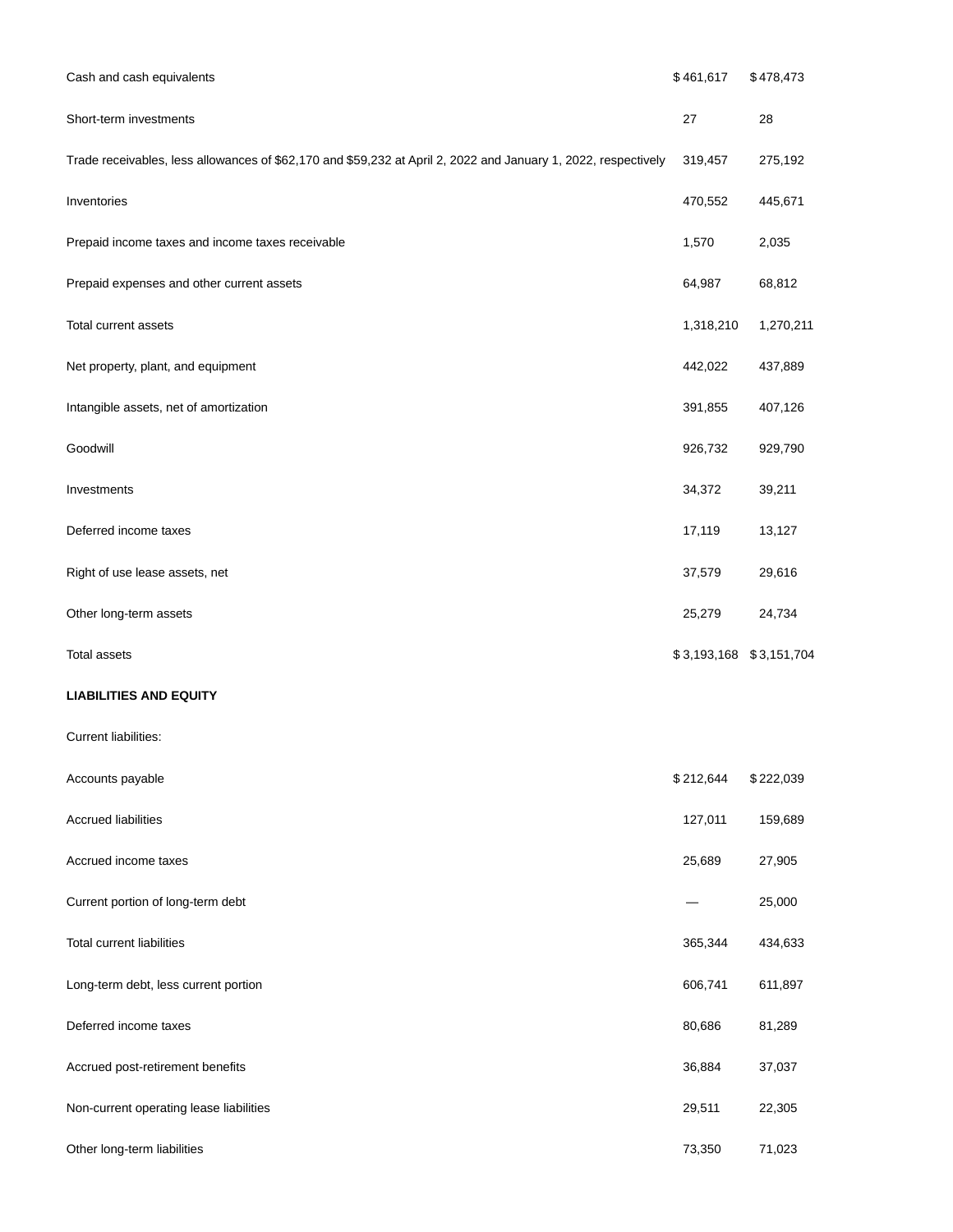# **LITTELFUSE, INC.**

# **CONDENSED CONSOLIDATED STATEMENTS OF NET INCOME**

# **(Unaudited)**

|                                               |                     | <b>Three Months Ended</b> |
|-----------------------------------------------|---------------------|---------------------------|
| (in thousands, except per share data)         | April 2,<br>2022    | March 27,<br>2021         |
| Net sales                                     | \$623,330 \$463,794 |                           |
| Cost of sales                                 | 364,734             | 303,328                   |
| Gross profit                                  | 258,596             | 160,466                   |
|                                               |                     |                           |
| Selling, general, and administrative expenses | 75,508              | 58,288                    |
| Research and development expenses             | 19,556              | 14,739                    |
| Amortization of intangibles                   | 12,724              | 10,521                    |
| Restructuring, impairment, and other charges  | 218                 | 437                       |
| Total operating expenses                      | 108,006             | 83,985                    |
| Operating income                              | 150,590             | 76,481                    |
|                                               |                     |                           |
| Interest expense                              | 4,302               | 4,673                     |
| Foreign exchange loss                         | 7,736               | 6,837                     |
| Other expense (income), net                   | 4,427               | (7, 737)                  |
| Income before income taxes                    | 134,125             | 72,708                    |
| Income taxes                                  | 16,607              | 14,995                    |
| Net income                                    | \$117,518 \$57,713  |                           |

Total equity 2,000,652 1,893,520

Total liabilities and equity **\$ 3,151,704** \$ 3,151,704

Earnings per share: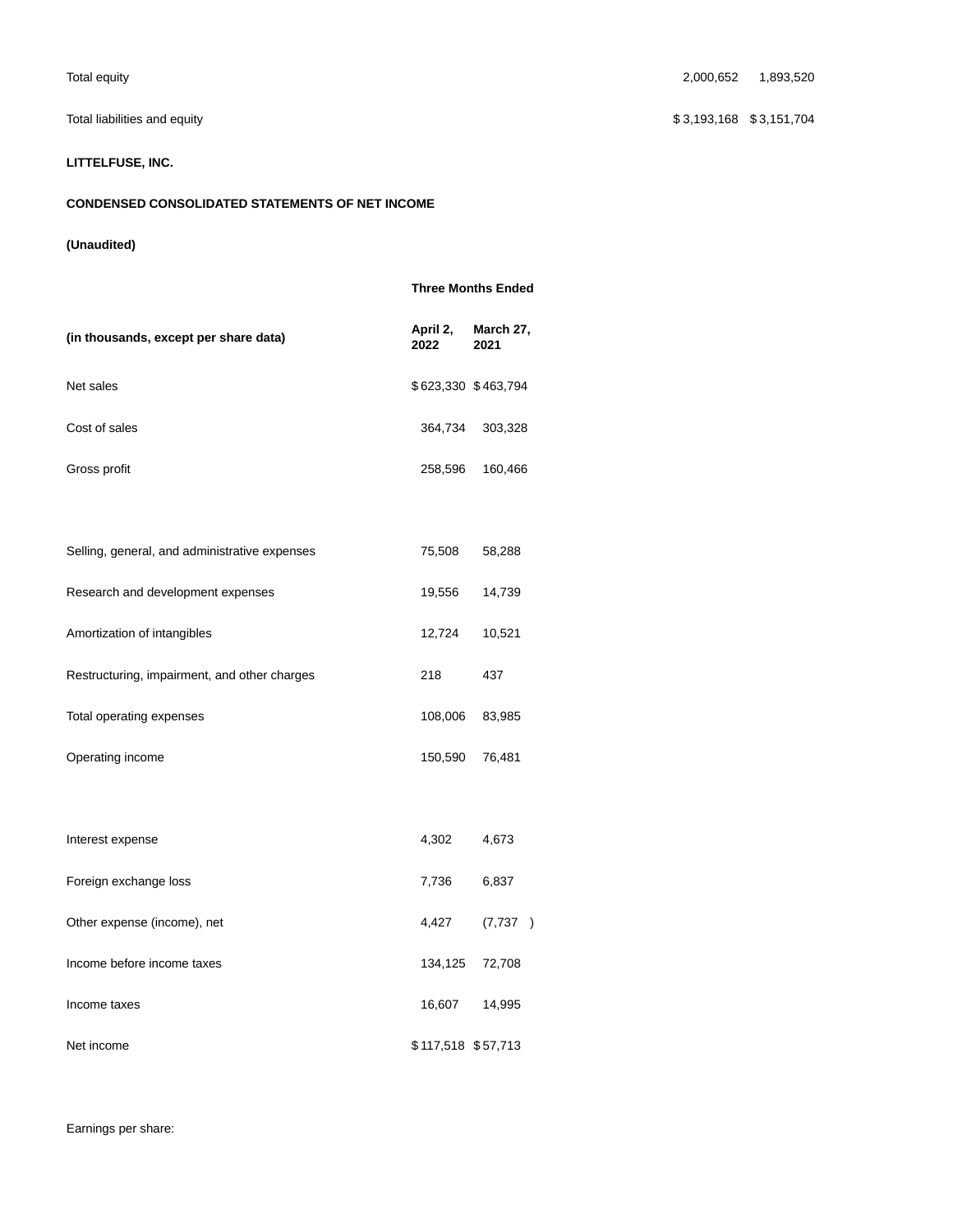| Basic   | \$4.76 | \$2.35 |
|---------|--------|--------|
| Diluted | \$4.70 | \$2.32 |

Weighted-average shares and equivalent shares outstanding:

| Basic                                                                             | 24,689             | 24,532 |                           |                              |                  |
|-----------------------------------------------------------------------------------|--------------------|--------|---------------------------|------------------------------|------------------|
| <b>Diluted</b>                                                                    | 24,981             | 24,892 |                           |                              |                  |
|                                                                                   |                    |        |                           |                              |                  |
| Comprehensive income                                                              | \$115,315 \$52,842 |        |                           |                              |                  |
| LITTELFUSE, INC.                                                                  |                    |        |                           |                              |                  |
| <b>CONDENSED CONSOLIDATED STATEMENTS OF CASH FLOWS</b>                            |                    |        |                           |                              |                  |
| (Unaudited)                                                                       |                    |        |                           |                              |                  |
|                                                                                   |                    |        | <b>Three Months Ended</b> |                              |                  |
| (in thousands)                                                                    |                    |        |                           | April 2, 2022 March 27, 2021 |                  |
| <b>OPERATING ACTIVITIES</b>                                                       |                    |        |                           |                              |                  |
| Net income                                                                        |                    |        | \$117,518                 | \$57,713                     |                  |
| Adjustments to reconcile net income to net cash provided by operating activities: |                    |        | 47,966                    | 32,165                       |                  |
| Changes in operating assets and liabilities:                                      |                    |        |                           |                              |                  |
| Trade receivables                                                                 |                    |        | (45, 945)                 | (32, 973)                    | $\left( \right)$ |
| Inventories                                                                       |                    |        | (30, 879)                 | (6, 152)                     | $\big)$          |
| Accounts payable                                                                  |                    |        | (6,611)                   | 17,070                       |                  |
| Accrued liabilities and income taxes                                              |                    |        | (36, 287)                 | (15, 427)                    | $\big)$          |
| Prepaid expenses and other assets                                                 |                    |        | 5,969                     | (2, 230)                     |                  |
| Net cash provided by operating activities                                         |                    |        | 51,731                    | 50,166                       |                  |
|                                                                                   |                    |        |                           |                              |                  |
| <b>INVESTING ACTIVITIES</b>                                                       |                    |        |                           |                              |                  |

# Acquisitions of businesses, net of cash acquired and the control of the cash acquired and the control of the control of the control of the control of the control of the control of the control of the control of the control Purchases of property, plant, and equipment (29,809 ) (14,721 )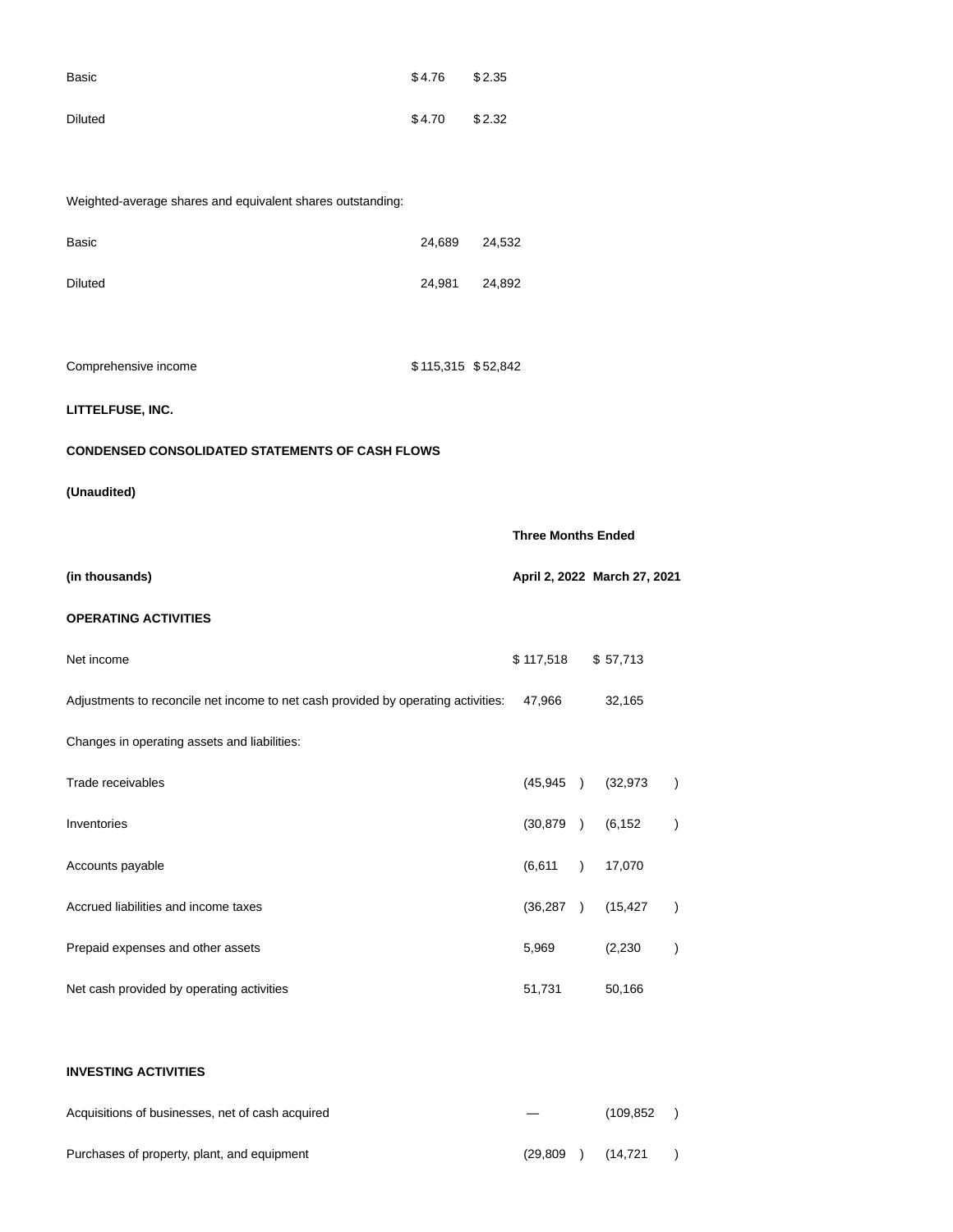| Net proceeds from sale of property, plant, and equipment, and other | 21       | 2.553     |  |
|---------------------------------------------------------------------|----------|-----------|--|
| Net cash used in investing activities                               | (29,788) | (122,020) |  |

# **FINANCING ACTIVITIES**

| Net payments from credit facility                                              | (25,000)  | (30,000)   |  |
|--------------------------------------------------------------------------------|-----------|------------|--|
| Cash dividends paid                                                            | (13,086)  | (11,782)   |  |
| All other cash provided by financing activities                                | 1,016     | 7,509      |  |
| Net cash used in financing activities                                          | (37,070)  | (34, 273)  |  |
| Effect of exchange rate changes on cash, cash equivalents, and restricted cash | (2,738)   | (4, 101)   |  |
| Decrease in cash, cash equivalents, and restricted cash                        | (17, 865) | (110, 228) |  |
| Cash, cash equivalents, and restricted cash at beginning of period             | 482,836   | 687,525    |  |
| Cash, cash equivalents, and restricted cash at end of period                   | \$464.971 | \$577.297  |  |

**LITTELFUSE, INC.**

# **NET SALES AND OPERATING INCOME BY SEGMENT**

# **(Unaudited)**

|                  |      | <b>First Quarter</b> |      |         |                            |      |
|------------------|------|----------------------|------|---------|----------------------------|------|
| (in thousands)   | 2022 |                      | 2021 |         | %<br>Growth /<br>(Decline) |      |
| Net sales        |      |                      |      |         |                            |      |
| Electronics      | $\,$ | 365,821              | \$   | 286,535 | 27.7                       | $\%$ |
| Transportation   |      | 184,504              |      | 128,529 | 43.6                       | $\%$ |
| Industrial       |      | 73,005               |      | 48,730  | 49.8                       | $\%$ |
| Total net sales  | \$   | 623,330              | \$   | 463,794 | 34.4                       | $\%$ |
|                  |      |                      |      |         |                            |      |
| Operating income |      |                      |      |         |                            |      |
| Electronics      | \$   | 120,577              | \$   | 55,523  | 117.2                      | $\%$ |
| Transportation   |      | 26,308               |      | 20,316  | 29.5                       | $\%$ |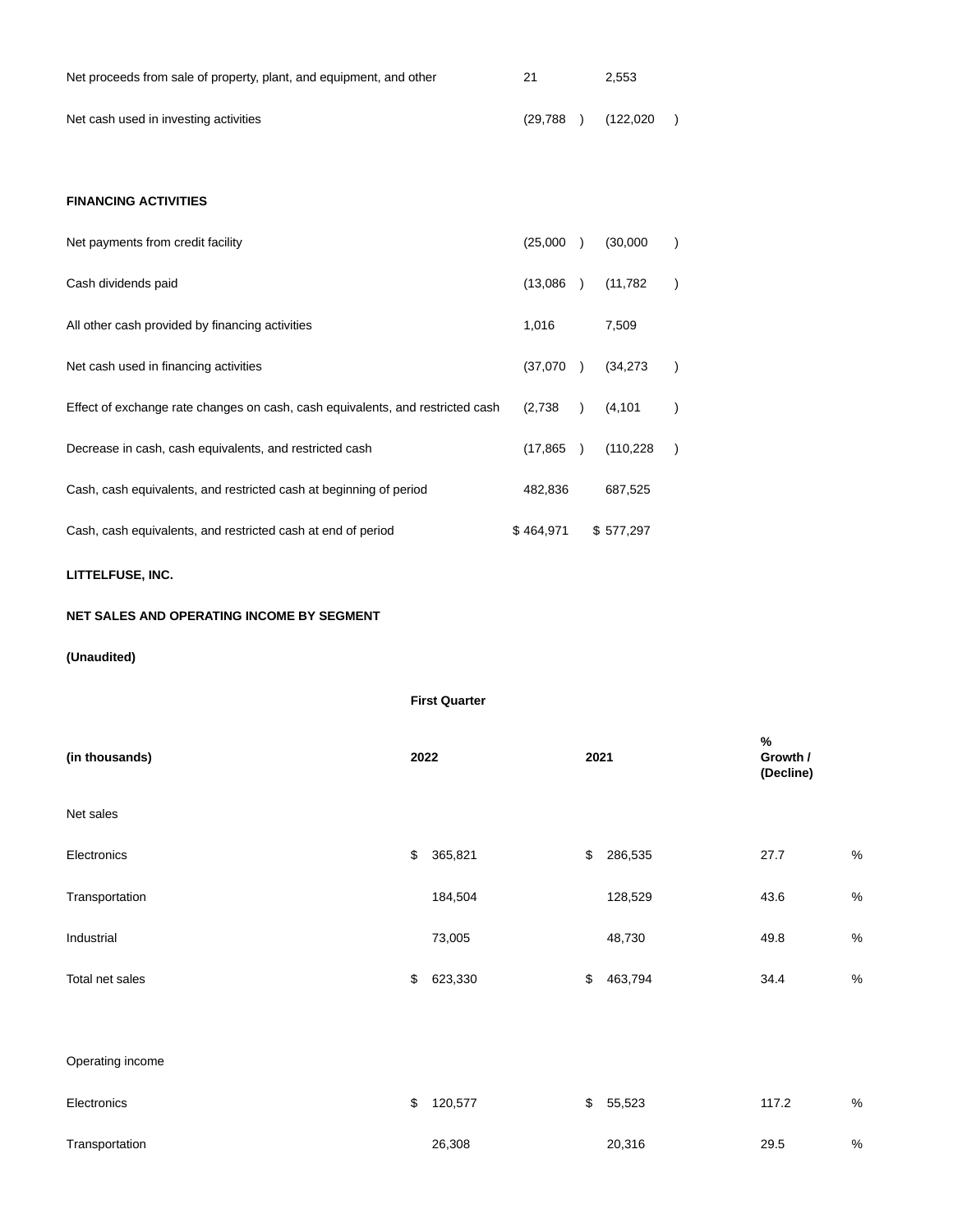| Industrial                  | 12,505        |   |                           | 3,506    |      | 256.7 | $\%$ |
|-----------------------------|---------------|---|---------------------------|----------|------|-------|------|
| Other(a)                    | (8,800)       |   |                           | (2,864)  |      | N.M.  |      |
| Total operating income      | \$<br>150,590 |   | $\boldsymbol{\mathsf{S}}$ | 76,481   |      | 96.9  | $\%$ |
| <b>Operating Margin</b>     | 24.2          | % |                           | 16.5     | $\%$ |       |      |
|                             |               |   |                           |          |      |       |      |
| Interest expense            | 4,302         |   |                           | 4,673    |      |       |      |
| Foreign exchange loss       | 7,736         |   |                           | 6,837    |      |       |      |
| Other expense (income), net | 4,427         |   |                           | (7, 737) |      |       |      |
| Income before income taxes  | \$<br>134,125 |   | \$                        | 72,708   |      | 84.5  | %    |

(a) "other" typically includes non-GAAP adjustments such as acquisition-related and integration costs, purchase accounting inventory adjustments and restructuring and impairment charges. (See Supplemental Financial Information for details.)

# N.M. - Not meaningful

### **First Quarter**

**%**

| (in thousands) 2022 2021 Growth /                         |                    |                      | (Decline) |                |
|-----------------------------------------------------------|--------------------|----------------------|-----------|----------------|
| <b>Operating Margin</b>                                   |                    |                      |           |                |
| Electronics                                               |                    | 33.0 % 19.4 % 13.6 % |           |                |
| Transportation 14.3 % 15.8 % (1.5) %                      |                    |                      |           |                |
| Industrial                                                | 17.1 % 7.2 % 9.9 % |                      |           |                |
| LITTELFUSE, INC.                                          |                    |                      |           |                |
| SUPPLEMENTAL FINANCIAL INFORMATION                        |                    |                      |           |                |
| (In millions of USD except per share amounts - unaudited) |                    |                      |           |                |
| <b>Non-GAAP EPS reconciliation</b>                        |                    |                      |           |                |
|                                                           |                    |                      |           | Q1-22 Q1-21    |
| <b>GAAP diluted EPS</b>                                   |                    |                      |           | \$4.70 \$2.32  |
| EPS impact of Non-GAAP adjustments (below) 0.29 0.35      |                    |                      |           |                |
| Adjusted diluted EPS                                      |                    |                      |           | $$4.99$ \$2.67 |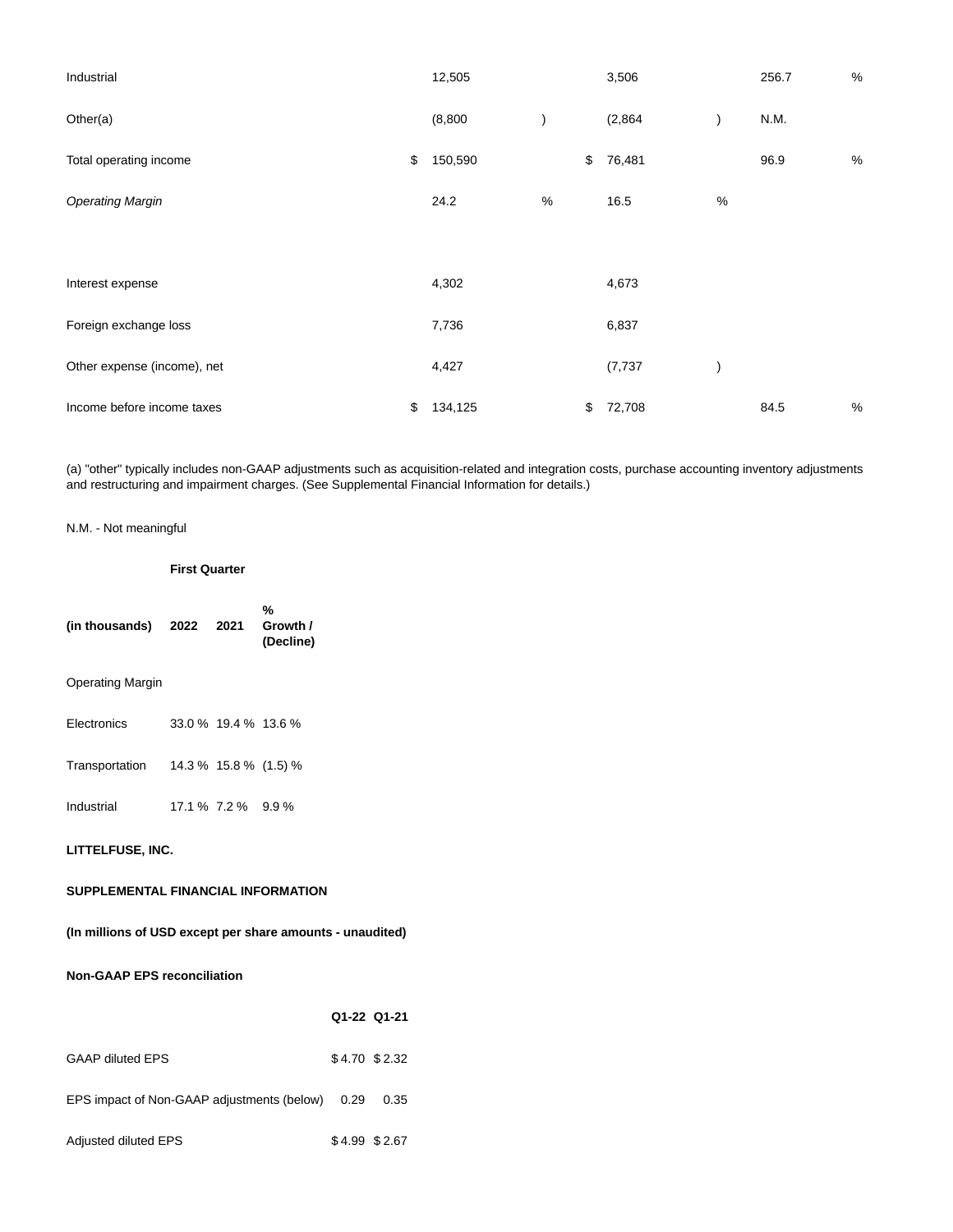# **Non-GAAP adjustments - (income) / expense**

|                                                    | Q1-22 Q1-21 |       |
|----------------------------------------------------|-------------|-------|
| Acquisition-related and integration costs (a)      | \$3.8       | \$0.8 |
| Purchase accounting inventory adjustments (b)      | 4.8         | 3.5   |
| Restructuring, impairment and other charges (c)    | 0.2         | 0.4   |
| Gain on sale of fixed assets (d)                   |             | (1.9) |
| Non-GAAP adjustments to operating income           | 8.8         | 2.8   |
| Non-operating foreign exchange loss                | 7.7         | 6.8   |
| Non-GAAP adjustments to income before income taxes | 16.5        | 9.6   |
| Income taxes (e)                                   | 9.5         | 0.8   |
| Non-GAAP adjustments to net income                 | \$7.0       | \$8.8 |

| Total EPS impact | \$0.29 \$0.35 |  |
|------------------|---------------|--|
|                  |               |  |

# **Adjusted operating margin / Adjusted EBITDA reconciliation**

|                               | Q1-22     | Q1-21   |
|-------------------------------|-----------|---------|
| Net sales                     | \$623.3   | \$463.8 |
| GAAP operating income         | 150.6     | \$76.5  |
| Add back non-GAAP adjustments | 8.8       | 2.8     |
| Adjusted operating income     | \$159.4   | \$79.3  |
| Adjusted operating margin     | 25.6 %    | 17.1%   |
| Add back amortization         | 12.7      | 10.5    |
| Add back depreciation         | 15.6      | 13.7    |
| <b>Adjusted EBITDA</b>        | \$187.7   | \$103.5 |
| Adjusted EBITDA margin        | 30.1<br>% | 22.3%   |

# **Net sales reconciliation Q1-22 vs. Q1-21**

Electronics Transportation Industrial Total

| Net sales growth | 28 % | 44 % | 50% | 34 % |
|------------------|------|------|-----|------|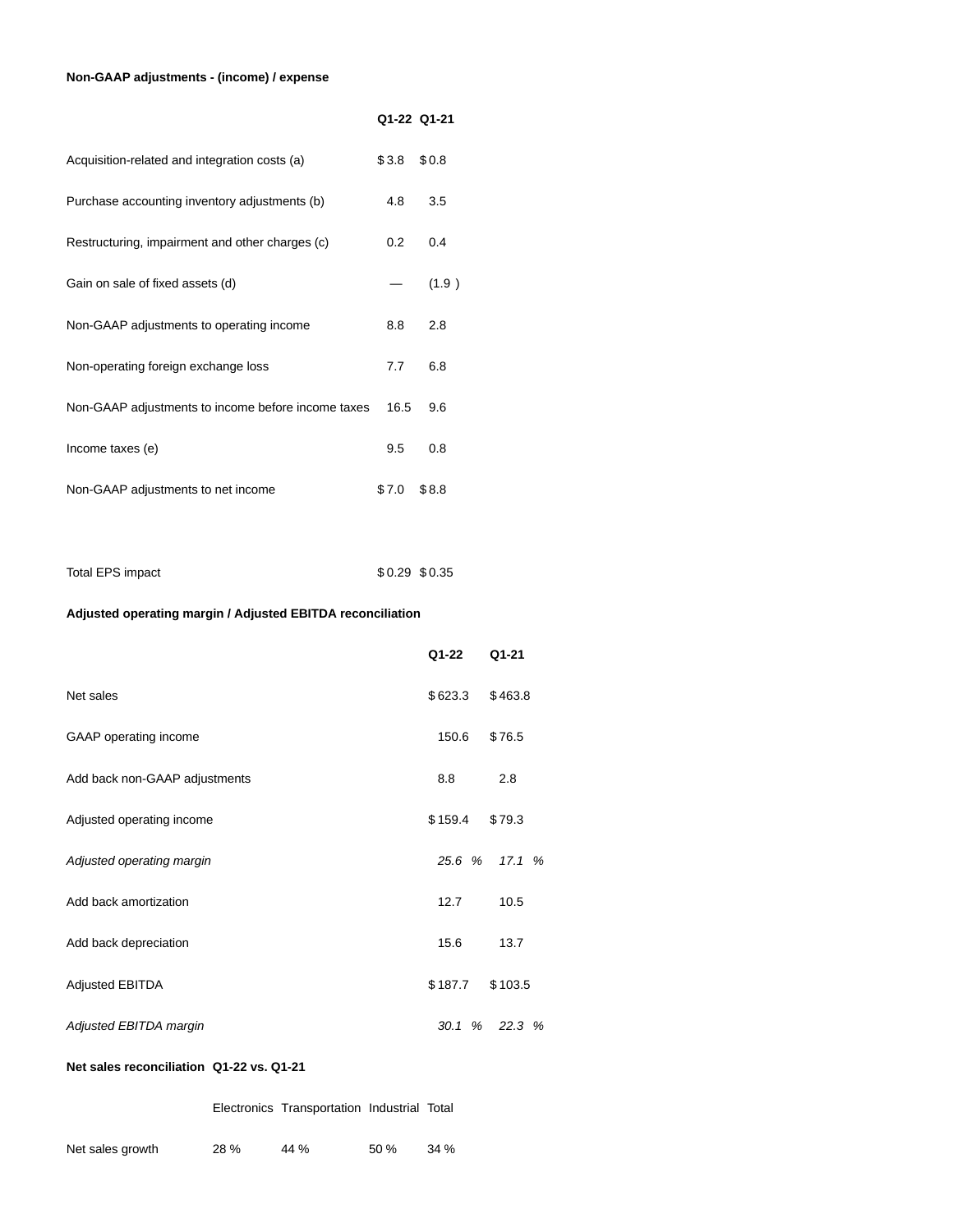## Less:

| Acquisitions                                                               | $-$ % | 44 %  | 19%    | 14 %     |  |    |                                |  |
|----------------------------------------------------------------------------|-------|-------|--------|----------|--|----|--------------------------------|--|
| FX impact                                                                  | (1) % | (3) % | (1) %  | $(2) \%$ |  |    |                                |  |
| Organic net sales growth 29 %                                              |       | 3%    | 32 %   | 22 %     |  |    |                                |  |
| Income tax reconciliation                                                  |       |       |        |          |  |    |                                |  |
|                                                                            |       |       | Q1-22  | Q1-21    |  |    |                                |  |
| Income taxes                                                               |       |       | \$16.6 | \$15.0   |  |    |                                |  |
| Effective rate                                                             |       |       | 12.4 % | 20.6 %   |  |    |                                |  |
| Non-GAAP adjustments - income taxes                                        |       |       | 9.5    | 0.8      |  |    |                                |  |
| Adjusted income taxes                                                      |       |       | \$26.1 | \$15.8   |  |    |                                |  |
| Adjusted effective rate                                                    |       |       | 17.3 % | 19.2 %   |  |    |                                |  |
| Free cash flow reconciliation                                              |       |       |        |          |  |    |                                |  |
|                                                                            |       |       | Q1-22  | Q1-21    |  |    |                                |  |
| Net cash provided by operating activities                                  |       |       | \$51.7 | \$50.2   |  |    |                                |  |
| Less: Purchases of property, plant and equipment                           |       |       | (29.8) | (14.7)   |  |    |                                |  |
| Free cash flow                                                             |       |       | \$21.9 | \$35.4   |  |    |                                |  |
| <b>Consolidated Total Debt</b>                                             |       |       |        |          |  |    | As of April 2, 2022            |  |
| Consolidated total gross debt                                              |       |       |        |          |  | \$ | 609.6                          |  |
| Unamortized debt issuance costs                                            |       |       |        |          |  |    | (2.9)                          |  |
| <b>Consolidated Total Debt</b>                                             |       |       |        |          |  | \$ | 606.7                          |  |
|                                                                            |       |       |        |          |  |    |                                |  |
| Consolidated EBITDA (as defined in the Private Placement Senior Notes) (1) |       |       |        |          |  |    | Twelve Months Ended April 2, 2 |  |
| Net Income                                                                 |       |       |        |          |  | \$ | 343.6                          |  |

| Interest expense | 18.2 |
|------------------|------|
| Income taxes     | 58.8 |
| Depreciation     | 57.8 |
| Amortization     | 44.9 |

**Consolidated EBITDA (as defined in the Private Placement Senior Notes) (1) Twelve Months Ended April 2, 2022**